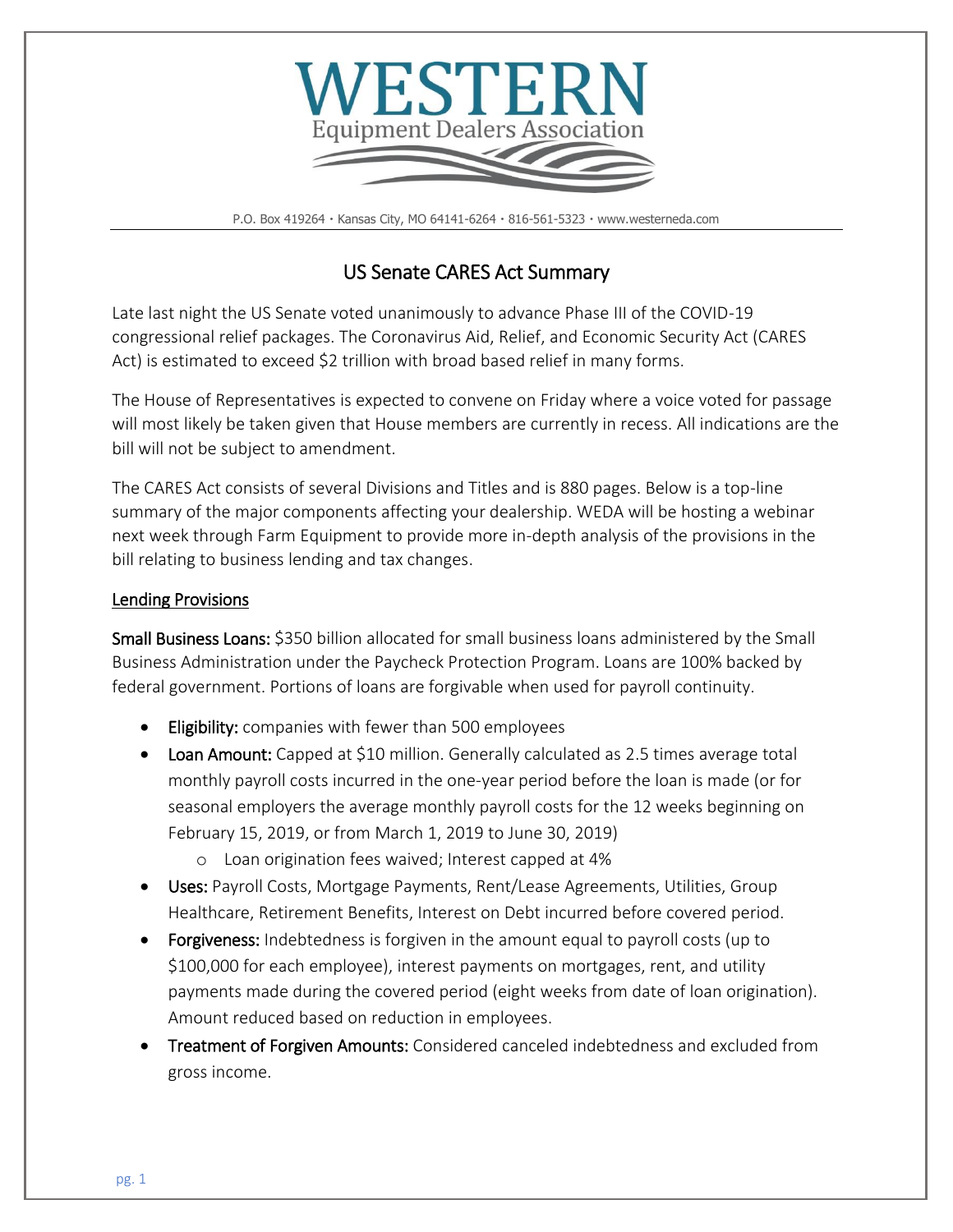Treasury Loans: \$500 billion allocated to provide loans and loan guarantees. Eligible businesses must not receive adequate economic relief from other provisions in the bill. \$46 billion is set aside for distressed industries such as passenger and cargo airlines and industries important to maintaining national security.

- Limitations: Direct loans are largely discretionary with a maximum term of 5 years. Most bill provisions relate to prohibitions on companies receiving funds such as stock buyback, executive compensation, and dividend payments.
- **Eligibility:** Domiciled in the US with a predominately US based workforce. Borrowers are prohibited from reducing their workforce below March 24, 2020, levels until Sept. 30, 2020.

### Tax Provisions

- Net Operating Loss Carryback: This provision retroactively allows companies to use tax losses to offset income from prior years. Losses from 2018, 2019 and 2020 may be carried back five years, allowing companies to amend prior-year returns. This provision applies to both corporations and pass-through businesses.
- Increase in Allowable Interest Deductions: The maximum amount of business interest deductions is increased for 2019 and 2020 from 30% of earnings before interest, taxes, depreciation and amortization (EBITDA) to 50% of EBITDA.
- Payroll Tax Deferral: This provision allows an employer to defer its share of 2020 payroll tax, paying these amounts over the next two years.
- Payment of Tax Refunds: Tax reform imposed a one-time tax on earnings held overseas, which could be paid over eight years. The IRS has taken the position that companies cannot receive refunds until the eight-year period is completed. The bill overturns the IRS position.
- Employee Retention Tax Credit: This provision creates a new, temporary refundable payroll tax credit for companies affected by COVID-19 (i.e., with operations suspensions or a significant decline in gross receipts). The maximum credit is \$10,000 per employee. The credit amount is based on wages, including health benefits. For businesses with more than 100 employees, only wages paid during a period that services are not provided due to COVID-19 are counted. For companies with fewer than 100 employees, all wages are counted. This credit is for wages paid through the end of 2020.
- Corporate Alternative Minimum Tax Credits: This provision allows companies to accelerate recovery of corporate AMT credits.
- Qualified Improvement Property: This provision corrects an error in tax reform, allowing companies to write off certain facilities improvements more quickly.

#### **Labor Provisions**

 **Paid Leave:** This provision sets a cap on maximum payments employers will be required to pay for new emergency paid leave requirements. The provision also allows employers to receive an advance tax credit on paid leave rather than having